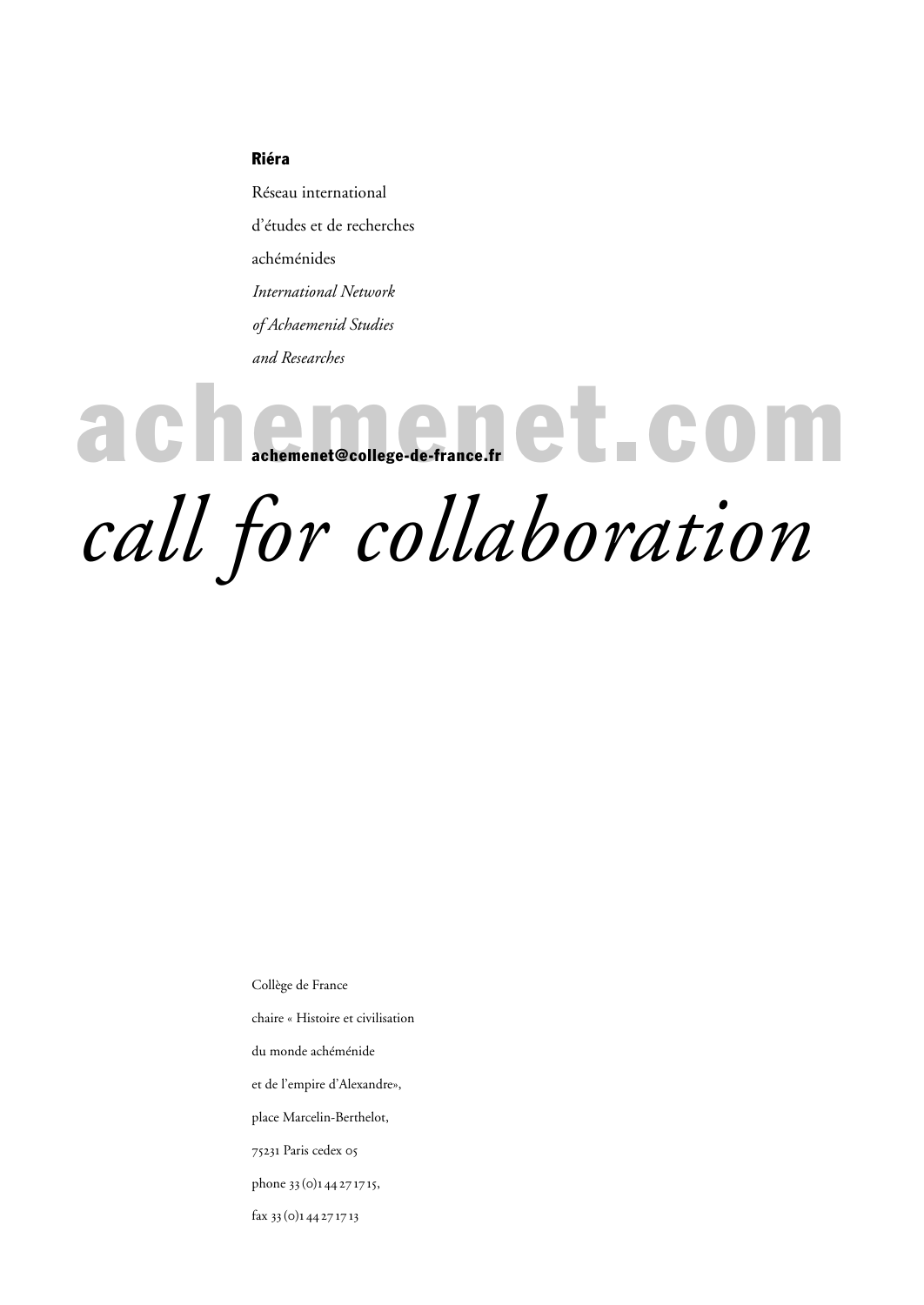# Area and timespan

"Achaemenid studies and research" signifies the research carried out in the countries of the Middle East and Central Asia, which formed, more or less continously, an integral part of the Achaemenid Persian empire, i.e.: east to west, from the Indus Valley to the Aegean, and north to south, from the Republics of Central Asia (Uzbekistan, Tadjikistan etc.) as far as the First Nile Cataract. This area corresponds to the empire as defined by Darius I in one of his inscriptions: "This is the kingdom which I hold: from the Saka beyond Sogdiana as far as the land of Kush; from the Indus as far as Sardis" (DPh). Also included are the countries which were lost fairly soon after being conquered, such as parts of the Balkans, in particular Macedon and adjacent regions, from where Alexandre and his army set out in 334 to conquer Darius III's empire. Chronologically, Achaemenid history spans more than two centuries: from around 550 (when the Persian conquests begin with Cyrus) down to 330 (death of Darius III); but, this chronological range needs to be extended both backwards and forwards.

Back, because it is generally thought that Iranian people arrived in the land that came to be known as Persia around 1000 BC – the period during which this entity came into being (c. 1000-550) still raises many problems and demands research. Further, in order to understand how, beginning with Cyrus and Cambyses, the Persian empire was formed, it is essential to be familiar with the situation in the Near East c. 560, i.e. the Neo-Babylonian empire, the Saite dynasty in Egypt, Media, Lydia and Central Asia.

Forward, because the brief period of Alexander is properly a part of Achaemenid history, altough it brought with it the seeds of change. The whole period of Alexander's successors also needs to be included, for three reasons: first, several sources of this period are also relevant to Achaemenid history, as they illustrate continuities; secondly, trying to understand the emergence of the first world empire leads automatically to a consideration of the veritable explosion of coherent structures in the two decades following Alexander's death; finally, analysis of the installation of Graeco-Macedonian rule provides crucial material for the study of longterm cultural interaction.

# The current state of Achaemenid studies

Although the trilingual inscription of Behistun has always been accorded great importance because of its role in the process of decipherment (Rawlinson 1846), studies of the Achaemenid empire have generally been restricted to excavation of the royal residences located in the centre: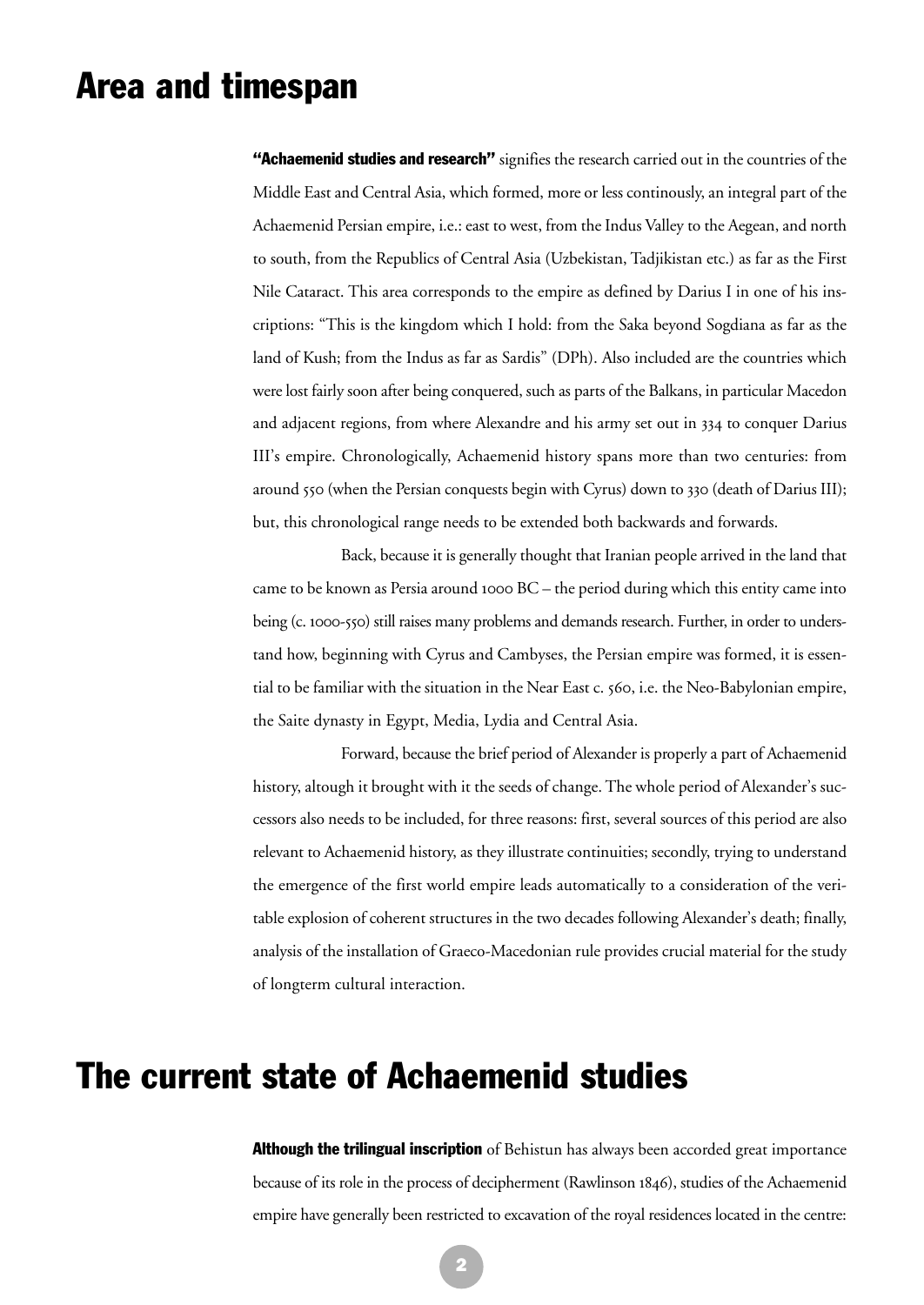Susa, Persepolis, Pasargadae. The results have been extremely important, even spectacular, although some of the most important finds are still only partly published (the Persepolis Tablets in the Oriental Institute, Chicago). Assyriologists, for a long time, were uninterested in Babylonian tablets dating to the "late" period, because they regarded 539 (the date of the fall of Babylon to Cyrus) as creating a caesura, beyond which Babylonian history became the task of classicists given the wealth of Greek narrative sources. A similar lack of interest in the "Late Periods" exists in Egypt. There is also the more fundamental problem that neither archaeologists nor epigraphists payed much attention to historical analysis. Since the survey by Olmstead (1948), only one globalising synthesis has appeared (Briant 1996). Yet research on the countries of the empire and imperial structures has been multiplying. The "Achaemenid Workshops" started by Heleen Sancisi-Weerdenburg (Groningen, now Utrecht) and Amélie Kuhrt (University College, London) have certainly played a role of prime importance in this: between 1983 and 1990, eight workshops were held in Groningen, London and Ann Arbor, the proceedings of which were published in Leiden (Netherlands Institute for the Near East, 1987-1994) in the Achaemenid History Series created for that purpose. At these meetings, nearly 60 scholars from various countries exchanged ideas:

| <b>Countries</b> | <b>Participants</b> | <b>Communications</b> |
|------------------|---------------------|-----------------------|
| Deutschland      | 5                   | 18                    |
| Belgium          | 3                   | $\mathbf{2}$          |
| Canada           | $\mathbf{1}$        | $\mathbf{2}$          |
| Denmark          | $\mathbf{1}$        | $\mathbf{1}$          |
| U.S.A.           | 13                  | 18                    |
| France           | $\overline{7}$      | 18                    |
| Great-Britain    | 14                  | 30                    |
| Israel           | $\mathbf{1}$        | $\mathbf{1}$          |
| Italy            | $\mathbf 2$         | $\mathbf{2}$          |
| The Netherlands  | 9                   | 16                    |
| Switzerland      | $\mathbf{1}$        | $\mathbf{1}$          |
| ex-USSR          | $\mathbf 1$         | 1                     |

Both subsequently and in parallel, other colloquia were held elsewhere on Achaemenid themes – Belgium: Persian religion (Kellens 1991); France: tribute (Briant-Herrenschmidt 1989), the Near East viewed by a Greek (Briant 1995), Asia Minor (Descat 1985), coins and coinage (Descat 1989), the Transeuphrates region (Elayi-Sapin 1990, 1993-4, 1996-7); Turkey: Hellespontine Phrygia and Asia Minor (Bakir 1998), the coinage of Asia Minor (Casabonne 1998). The statistics are as follows: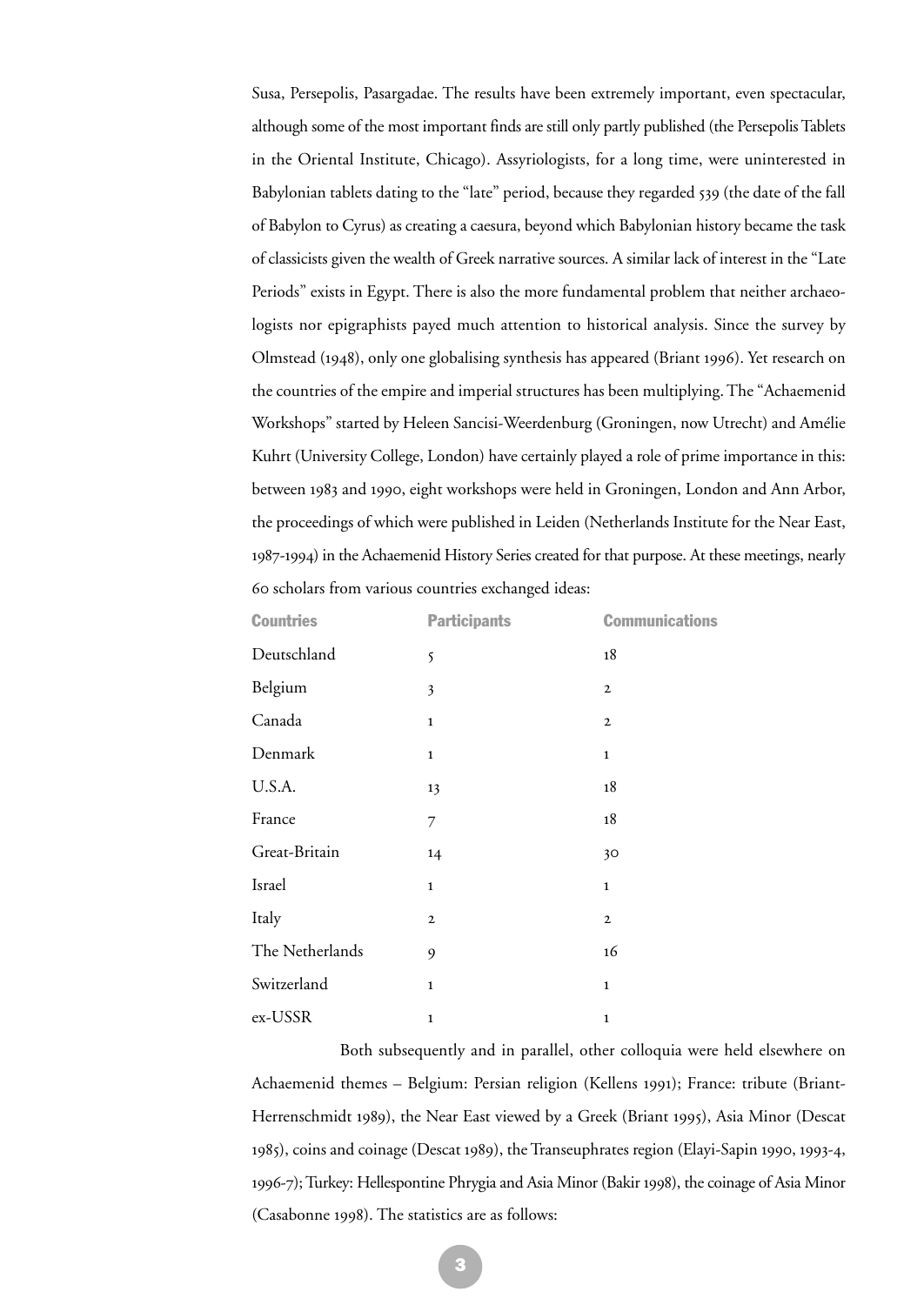| <b>Countries</b> | <b>Participants</b> | <b>Communications</b> |
|------------------|---------------------|-----------------------|
| Deutschland      | 7                   | 12                    |
| Belgium          | 6                   | 8                     |
| Denmark          | $\mathbf{2}$        | $\overline{4}$        |
| U.S.A.           | 9                   | 9                     |
| France           | 34                  | 54                    |
| Great-Britain    | 14                  | 14                    |
| Greece           | $\mathbf{2}$        | $\overline{4}$        |
| Israel           | 8                   | 8                     |
| Italy            | 12                  | 12                    |
| Switzerland      | $\overline{4}$      | 5                     |
| Turkey           | 8                   | 10                    |

These figures do not present a totally reliable guide to the distribution of researchers by country. The fact that quite a number of colloquia were in the Netherlands (8) and France (7) accounts for the number of scholars invited from those two countries; similarly, the fact that two colloquia were held in Turkey explains the rather high proportion of Turkish scholars. Further, we should not be misled by the relatively large number of participants in Achaemenid colloquia: the focus of some meetings provided a plat form suitable for large numbers of classicists, on one hand, of Israeli archaeologists, on the other, whose work on the Achaemenid period plays a markedly secondary role in their research. Conversely, the fact that there have been no colloquia specifically concerned with Persia (Fars), Egypt or even the archaeology of Asia Minor explains why representatives of these fields are so poorly represented. Nevertheless, overall the tables imply the existence of three characteristic traits, borne out by further considerations:

 $\blacksquare$  **The field of research** of a majority of the countributors appearing in the above tables coincides only partially and incidentaly with the Achaemenid period and territory. Those researchers, fully engaged with the history of the Achaemenid world are sparse: they amount to little more than around fifteen.

**If This tiny number of specialists** is scattered over a number of countries, with different languages and cultures, even though in this case, as in others, English is de facto the prefered language. Given this situation, these specialists work in a relatively isolated manner, particularly since the end of the "Achaemenid Workshops" (1983-1990) and of the specialised Newsletters (Pirradazish, Chicago; Data, Utrecht), which existed only briefly; the only survival is the series Achaemenid History which is now devoted to publishing monographs and collected essays – its continued existence depends on the world-wide development of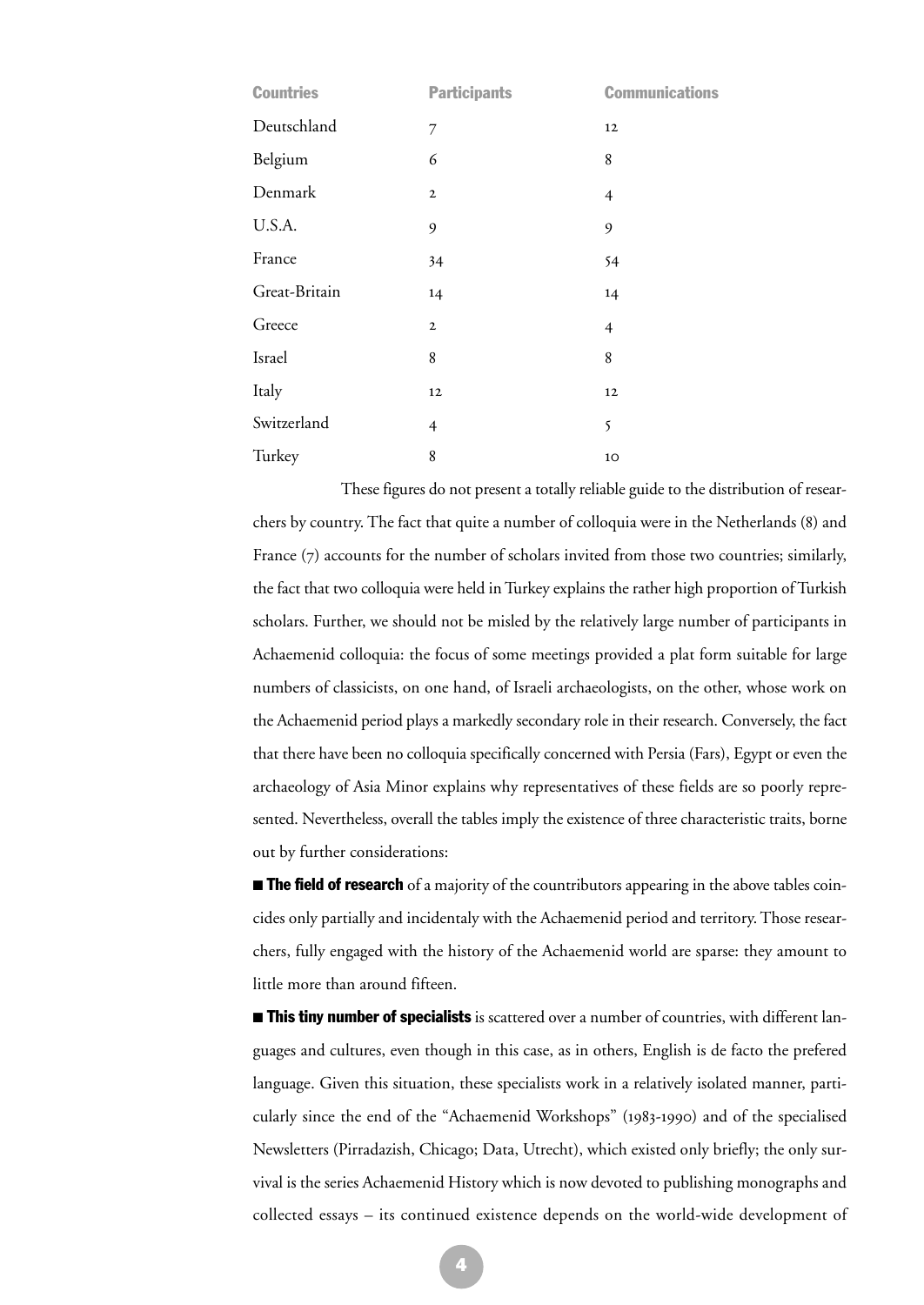Achaemenid studies. No journal is specifically devoted to this field of study. Finally – and perhaps most starling – nowhere, at this moment, is there a specialised research team.

**If This very lack of cohesion and concentration** mirrors the Achaemenid empire to perfection. From the Indus to the Mediterranean it embraced a variety of countries and peoples, most of which used his/their own script (s) and spoke their own language. The field is, as a result, divided in accordance with linguistic categories and specialists in particular conventions of writing: Old Persian, Elamite, Babylonian, Hebrew, Phoenician, demotic and hieroglyphic Egyptian, Aramaic, Greek, Lycian, Carian, Lydian, Phrygian, etc. – all these languages and scripts were used to write documents dating to the Achaemenid period. Such studies in themselves belong to larger disciplines (Assyriology, Egyptology, Semitic studies etc.), within which the Achaemenid period, albeit important (for example, so called Imperial Aramaic), does not encourage any particularly strong interest (e.g. the hieroglyphic inscriptions of this period). Conversely, in some instances the field is quite well studied either because texts in a certain script develop in the Achaemenid period (Egyptian demotic is one example), or because the period is now attracting more attention (as in the case of Achaemenid and hellenistic period Babylonian texts). But what is clear in all instances is that there is a vast spectrum of specialised linguistic studies – there is no single specialist who can master the corpus of fifteen or so languages. And, obviously, this fragmentation of research goes hand in hand with the geographical scatter of scholars.

**To conclude,** the current situation of Achaemenid research is paradoxical:

**The exceptional fragmentation** in the field of history and the widely dispersed researchers must be stressed. This is particularly striking as the field has only crystallised in this form recently in relation to the focus of Near East conquered by Alexander and organised by his successors. These drawbacks and gaps explain the absence of any national or international structure for Achaemenid research. At the same time, the lack of a permanent structure for facilitating meetings and exchanges of views accentuates and helps to perpetuate the depressingly isolated and sporadic nature of individual efforts or meetings organised purely on the basis of regional and/or linguistic convenience; on the epistemological level, these can never, in themselves, meet essential research demands. Further, even if we can now say that several Egyptian and Near Eastern specialists no longer totaly disregard the late periods, it is still the case that Achaemenid history is completely ignored in university teaching, which continues to be dominated by the history of Greece and Rome, only somewhat tempered by the glamour of Egypt and the early Near East. In recent year, only one French university (Toulouse-II) has regularly offered an optional course in Achaemenid history within the context of the normal Licence d'Histoire, and the situation elsewhere in Europe and the world is no different.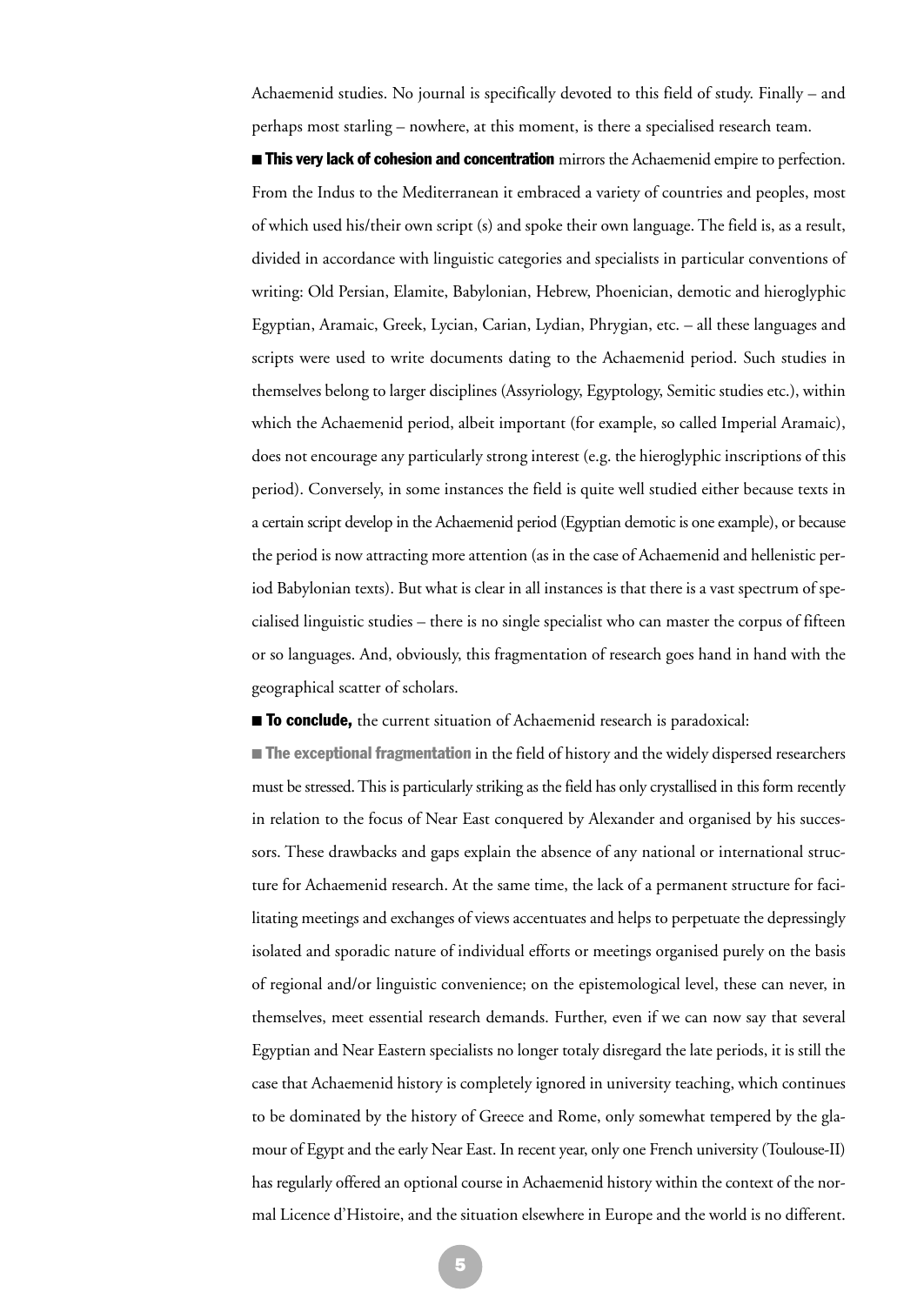In those countries where there is an Iranological tradition, virtually all research is in archaeological or linguistic fields.

**• Nevertheless,** there has been an explosion of research and publication in recent years. I reviewed this in my 1996 book, where I gathered the relevant publications from c. 1970-1985 (Briant 1996: 1056-1056; commentary to pp. 782-788). This was my assessment: "… The rate of discoveries and publications of evidence grew markedly in the course of the eighties, and the harvest of the nineties already promises to be excellent. As we know how and to what degree excavation strategies and the eyes of archaeologists and museum keepers are determinated (sometimes overdetermined) by broad research trends, the hope is not unreasonable that such progress will continue in the short as well as the long term" (p. 785).

In late 1997 I drew up a new survey of material in a "Bulletin d'Histoire Achéménide I (BHAch I)", with the idea that it appear periodically: it contained about 450 titles from 1995-1997 and showed the astonishing vitality of publications of new material in those coutries of the empire where political circumstances allow established excavations to continue and even investigation of new sites.

### An International Network: achemenet.com

**Given this situation,** French and international initiatives need co-ordinating. It should be stressed that the intention is not yo set up a system expensive in terms of human and material resources: the point is not to bring all existing research together, but to co-ordinate it and stimulate further work. This is the driving idea behind the International Network of Achaemenid Studies and Research, which, under the name achemenet.com, will be organised as a series of interconnected nodes; it will, first and foremost, use the new means now at our disposal for exchanging information, which promise to become ever more effective in the coming decade.

### Site and sites

**The achemenet.com** site itself will result from the collaboration of a co-operative project whose ideas they broadly accept, will contribute either by creating a link between their specialist and the **achemenet.com** site, or by transmitting their information directly to the central site in Paris for being included.

At the moment, the draft project has been submitted to about twenty colleagues in various countries. Reactions have been very positive. One subgroup ("cell") is already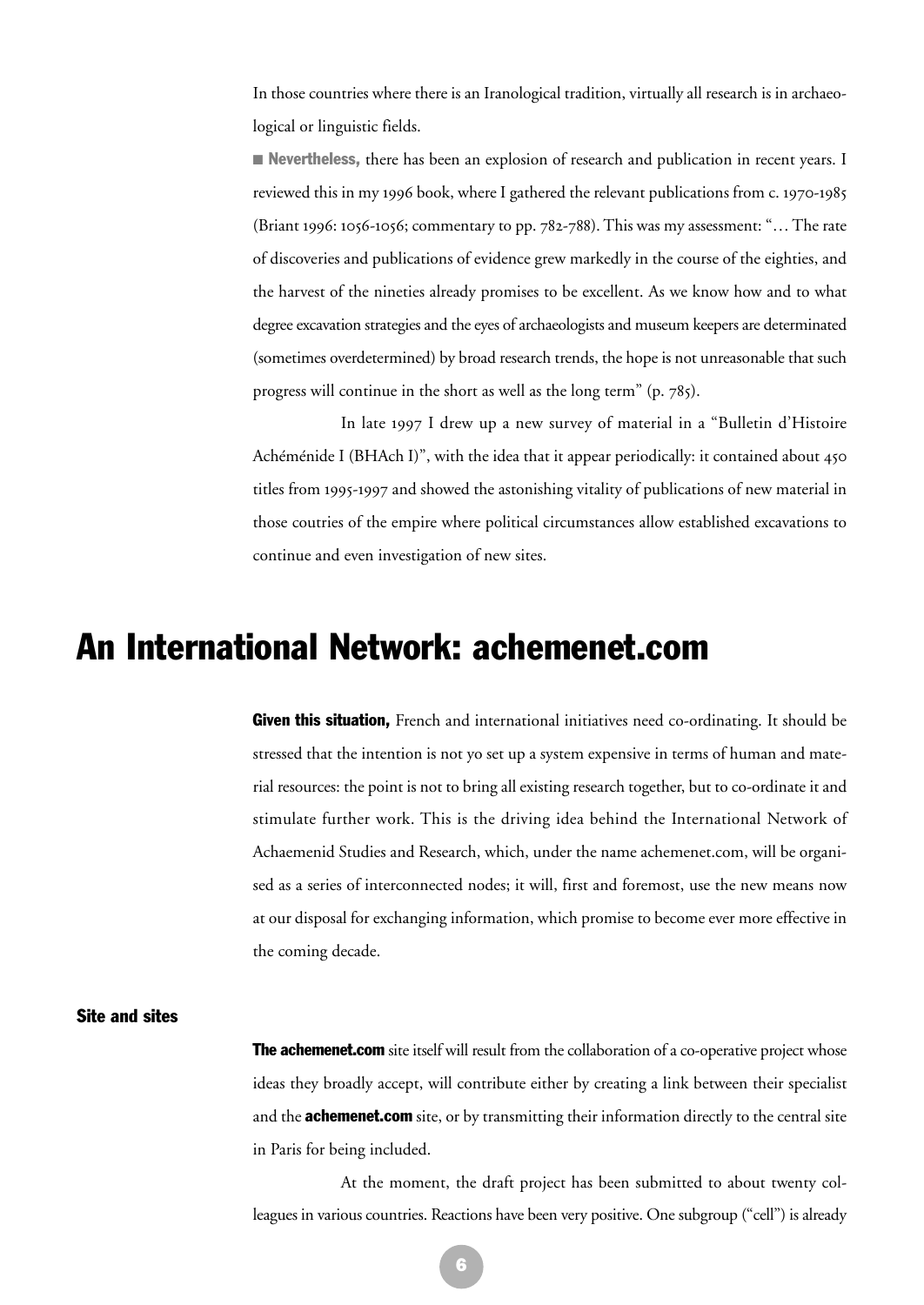being formed by F. Joannès; this site will eventually contain several hundred Babylonian tablets (roughly from Nabonidus to Seleucus) in transliteration and with a French translation. Other scholars have already expressed their willingness to collaborate on this. Further cells can be organised in this way. Let me cite some examples:

**Exerchaeological cell:** on the screen, a colour map showing all archaeological sites of relevance (even if only partly so) to Achaemenid history (e.g. Turkey: Daskyleion, Sardis, Gordion, Kerkenes Dağ, Xanthos, Limyra etc.; Egypt: Memphis, 'Ayn Manawir; Iran: Susa, Persepolis, Pasargadae, Hamadan etc.). Clicking on each toponym, researchers will gain access to whatever information the archaeological team has loaded, either through the central site, or through the link established with a particular website.

**E** "Persepolis texts" cell: for this, there will be access to a site now being organised by our colleagues at the Oriental Institute in Chicago. (There is already a site devoted to the royal inscriptions and to photographs of Persepolis taken by the American team: easy access via Abzu.)

**E** "iconography" cell: a gathering of Achaemenid images, both central and provincial. This will be an enormous project to organise, as it will include relief sculpture, seals, coins, statuary etc.

 $\blacksquare$  "coin" cell: the preceding project suggests that a site pulling al the evidence on coinage in the empire together should be set up (Koray Konük).

 $\blacksquare$  **"museum" cell:** each museum with a collection of Achaemenid objects (in the broadest sense) could take over a specific site within such a cell.

**<sup>"</sup>aramaic texts"** cell: the Aramaic texts from Asia Minor are being treated first.

■ "egyptian texts" cell.

 $\blacksquare$  "inscriptions from Asia Minor" cell: this will primarily be Greek epigraphy (Pierre Briant), but the Greek texts cannot be presented in a separate category, as several are multilingual. Further, Asia Minor contains a wealth of inscriptions in local languages (a specialist in charge of each corpus is needed). It should be structured on the pattern of the "Aramaic texts" cell above.

**Example 1**: another possibility would be cells organised in regional terms (Lycia, Bactria etc.). A site "Xanthos" is in the process of being constructed.

■ "classical sources" cell: to be worked out...

There are suggestions only. The ultimate goals is to have available on the web a full databank on the history of the Near East from Nabonidus to Seleucus. This is ambitious; but, in contrast to a conventional paper project, it is achievable, provided an extensive decentralised, international collaboration can be set up.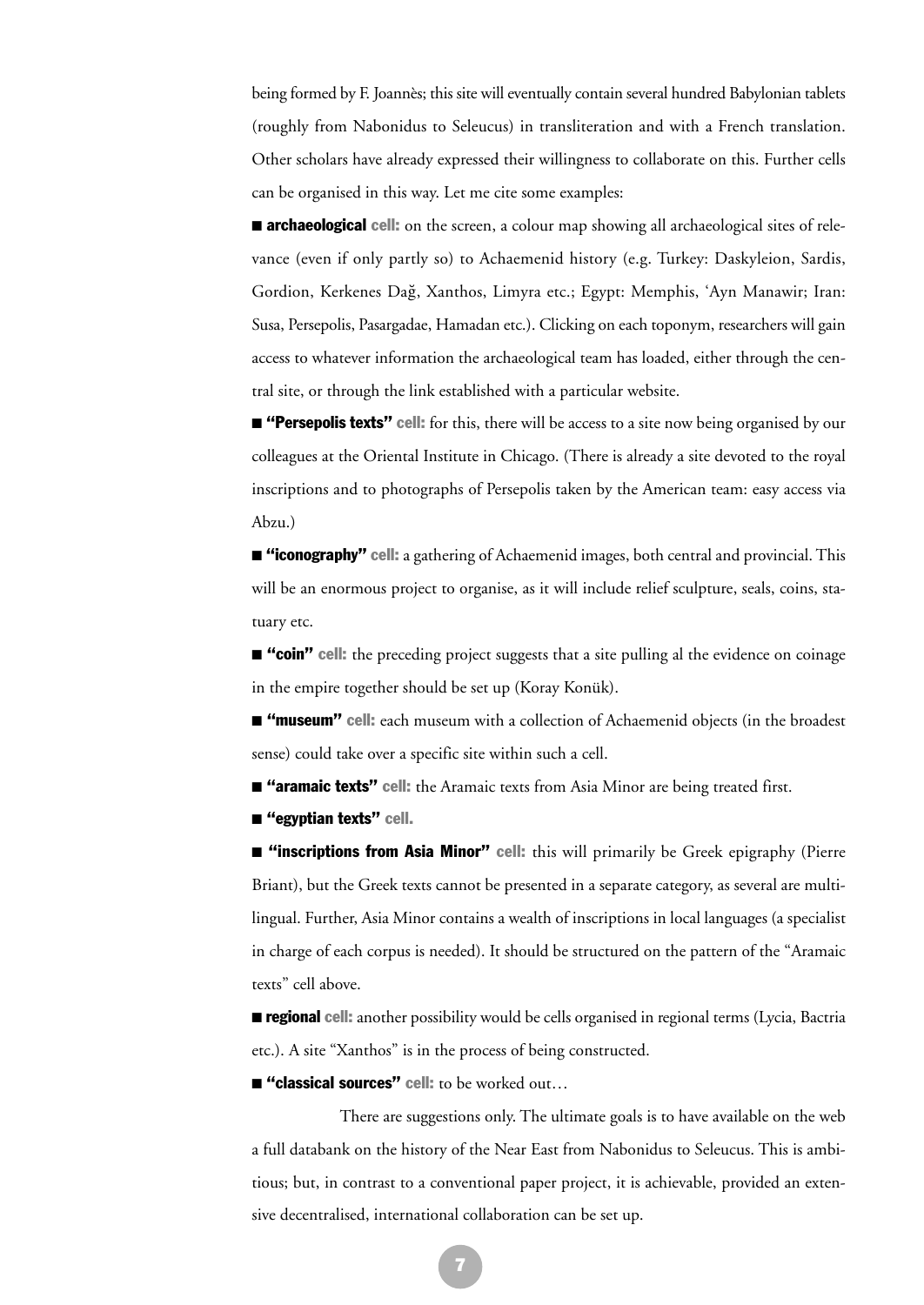**The programm is both decentralised and decentralising.** Nevertheless, it requires the provision of a central platform, from which the specialised sites can be accessed via a link and index. I propose that the communication crossroads be established at the Collège de France, centred on the chair Histoire et civilisation du monde achéménide et de l'empire d'Alexandre [http://www.college-de-france.fr/]. The central platform would provide shared pages, such as:

**a directory of scholars** whose work focusses, either entirely or partly, on the Achaemenid period (and the early hellenistic period). To achieve this, a registration slip will be sent (by post and/or e-mail) to all those who have signalled their willingness to collaborate. A link will be established between this Directory and the Chicago Abzu site. Links must also be set up with the directories of classicists in various countries (e.g. Sophau, France). Links will, of course, also be set up with any existing personal sites and research teams.

 $\blacksquare$  a directory of young scholars and theses in preparation. To gather this information, colleagues in all the relevant ountries will be contacted as soon as it is feasible. This will provide an interesting global picture of the future of Achaemenid studies.

In order to achieve this, we ask you to fill in the attached slip and return it to us directly by e-mail.

**E** bibliographies. The Bulletin d'Histoire Achéménide (BHAch) prepared by Pierre Briant will be made available to scholars on the site thanks to the courtesy ofd the Editorial Board of *Topoi* (Lyon). New publications could, for example, be attached to this. There is also the possibility of putting together more specialised bibliographies on particular themes.

**If discussion forum, journal?** As, by definition, the site is a meeting place, it would be possible to set up a discussion forum, its form to be decided. The site could also be used to publish a draft of work in progress, provided the author is willing. In the long term, the creation of a journal specifically dedicated to the field of Riéra needs to be considered – to be published either only on line or also in print.

**Examble 20 announcements.** The site could also be used for making announcements – new publications or ones about to appear, colloquia, university or research centre vacancies.

# Finance and staff

The project has already been met with a favourable reception at the ministère de l'Éducation nationale in Paris. The direction de la Recherche of the ministry, within the framework of "actions spécifiques", has agreed to finance the establishment of the project in 2000. The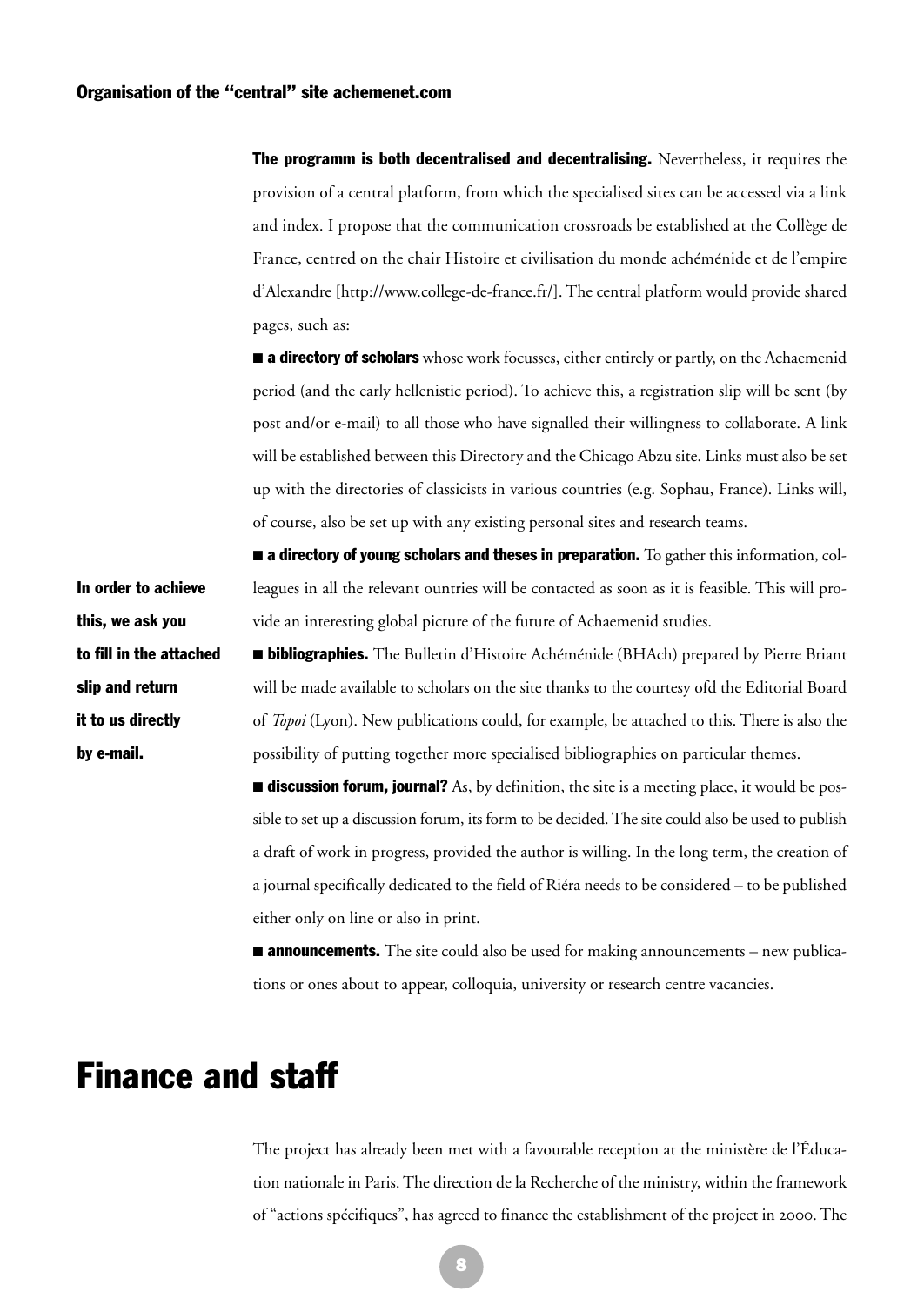allocated budget will make it possible to finance the assignment, organise initial meetings and set up the web-site on a professional basis. A web-site designer in Paris has already agreed to work on it [olivier.cabon@thotm.com or http://www.thotm.com].

A second tranche of money will be requested under the four-year plan 2000- 2004. Specially earmarked funds will make it possible to acquire essential resources from November-December 1999.

Very important is the possible funding of research groups who do not have sufficient resources on their own. Funds might be made available for work on the setting up of a particular site. At the appropriate time, such needs will have to be calculated in order to cost the specific needs of a group.

1 Temporary position offered to a student preparing his/her thesis.

A request will be put in for an Ater post <sup>1</sup> (for two years: 2000-2001) to get the site off the ground and manage mail and other communications. A technical aide will also spend part of this time on the project.

# Call for collaboration

At the moment we are looking for:

**any information** on existing sites, which would like to be linked to the site achement.com

**any suggestions** for sites that could join up with the worldwide network achemenet.com.

To encourage plans, we can organise special meetings to help with the setting up of a cell. We can also, in a manner yet to be specified, supply material and logistic advice to any groups in need.

## Steering Committee

After the forms and proposals being analized, the results will be published on the site. An International Steering Committee will be in charge of the development of the site. Its first meeting will take place at the Collège de France, before the end of year 2000.

Thank you and best wishes! Pierre Briant, *thanks to send every mail concerning the web site achemenet.com to achemenet@college-de-france.fr*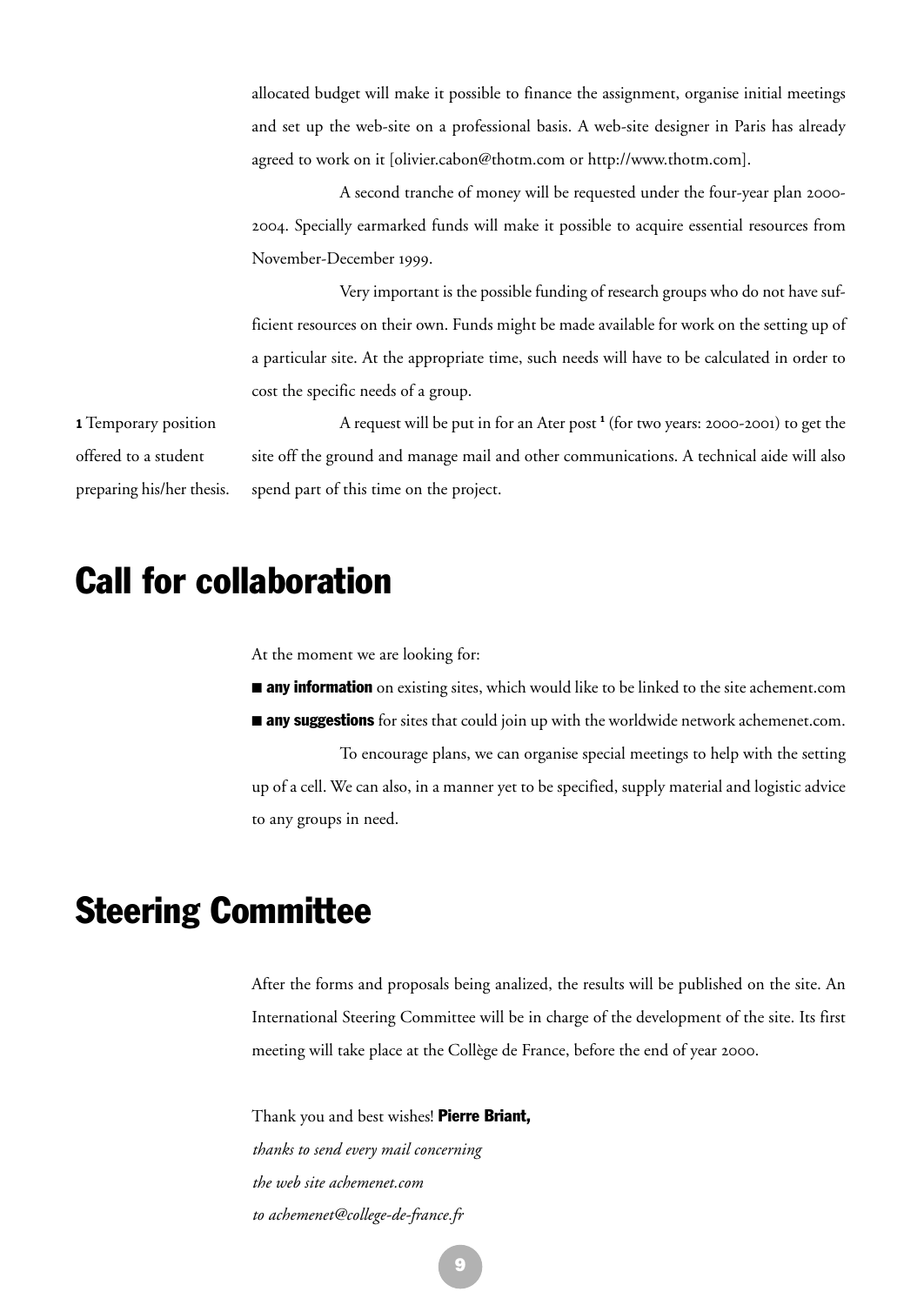### framework of the researches

| first name<br>framework of the researches<br>$\square$ institution (university, museum)<br>address<br>□ free-lance researcher<br>title of the PhD<br>$\Box$ student<br>research director<br>university<br>department<br>address<br>home-address<br>phone<br>$\Box$ home<br>$\Box$ office<br>fax<br>$\Box$ home<br>$\Box$ office<br>personal web-page<br>e-mail<br>fiel of research<br>period (saïte, achemenid, diadoques)<br>field of research (Lycie, Central Asia)<br>favorite topics<br>publications: you can join a list of your ten more recent publications |  | name |  |
|--------------------------------------------------------------------------------------------------------------------------------------------------------------------------------------------------------------------------------------------------------------------------------------------------------------------------------------------------------------------------------------------------------------------------------------------------------------------------------------------------------------------------------------------------------------------|--|------|--|
|                                                                                                                                                                                                                                                                                                                                                                                                                                                                                                                                                                    |  |      |  |
|                                                                                                                                                                                                                                                                                                                                                                                                                                                                                                                                                                    |  |      |  |
|                                                                                                                                                                                                                                                                                                                                                                                                                                                                                                                                                                    |  |      |  |
|                                                                                                                                                                                                                                                                                                                                                                                                                                                                                                                                                                    |  |      |  |
|                                                                                                                                                                                                                                                                                                                                                                                                                                                                                                                                                                    |  |      |  |
|                                                                                                                                                                                                                                                                                                                                                                                                                                                                                                                                                                    |  |      |  |
|                                                                                                                                                                                                                                                                                                                                                                                                                                                                                                                                                                    |  |      |  |
|                                                                                                                                                                                                                                                                                                                                                                                                                                                                                                                                                                    |  |      |  |
|                                                                                                                                                                                                                                                                                                                                                                                                                                                                                                                                                                    |  |      |  |
|                                                                                                                                                                                                                                                                                                                                                                                                                                                                                                                                                                    |  |      |  |
|                                                                                                                                                                                                                                                                                                                                                                                                                                                                                                                                                                    |  |      |  |
|                                                                                                                                                                                                                                                                                                                                                                                                                                                                                                                                                                    |  |      |  |
|                                                                                                                                                                                                                                                                                                                                                                                                                                                                                                                                                                    |  |      |  |
|                                                                                                                                                                                                                                                                                                                                                                                                                                                                                                                                                                    |  |      |  |
|                                                                                                                                                                                                                                                                                                                                                                                                                                                                                                                                                                    |  |      |  |
|                                                                                                                                                                                                                                                                                                                                                                                                                                                                                                                                                                    |  |      |  |
|                                                                                                                                                                                                                                                                                                                                                                                                                                                                                                                                                                    |  |      |  |
|                                                                                                                                                                                                                                                                                                                                                                                                                                                                                                                                                                    |  |      |  |
|                                                                                                                                                                                                                                                                                                                                                                                                                                                                                                                                                                    |  |      |  |
|                                                                                                                                                                                                                                                                                                                                                                                                                                                                                                                                                                    |  |      |  |
|                                                                                                                                                                                                                                                                                                                                                                                                                                                                                                                                                                    |  |      |  |
|                                                                                                                                                                                                                                                                                                                                                                                                                                                                                                                                                                    |  |      |  |
|                                                                                                                                                                                                                                                                                                                                                                                                                                                                                                                                                                    |  |      |  |
|                                                                                                                                                                                                                                                                                                                                                                                                                                                                                                                                                                    |  |      |  |
|                                                                                                                                                                                                                                                                                                                                                                                                                                                                                                                                                                    |  |      |  |
|                                                                                                                                                                                                                                                                                                                                                                                                                                                                                                                                                                    |  |      |  |
|                                                                                                                                                                                                                                                                                                                                                                                                                                                                                                                                                                    |  |      |  |
|                                                                                                                                                                                                                                                                                                                                                                                                                                                                                                                                                                    |  |      |  |
|                                                                                                                                                                                                                                                                                                                                                                                                                                                                                                                                                                    |  |      |  |
|                                                                                                                                                                                                                                                                                                                                                                                                                                                                                                                                                                    |  |      |  |
|                                                                                                                                                                                                                                                                                                                                                                                                                                                                                                                                                                    |  |      |  |
|                                                                                                                                                                                                                                                                                                                                                                                                                                                                                                                                                                    |  |      |  |
|                                                                                                                                                                                                                                                                                                                                                                                                                                                                                                                                                                    |  |      |  |

| home-address      |               |  |
|-------------------|---------------|--|
|                   |               |  |
| phone             | $\Box$ home   |  |
|                   | $\Box$ office |  |
| fax               | $\Box$ home   |  |
|                   | $\Box$ office |  |
| personal web-page |               |  |
|                   |               |  |

### fiel of research

- period (saïte, achemenid, diadoques…)
- field of research (Lycie, Central Asia…)
- favorite topics